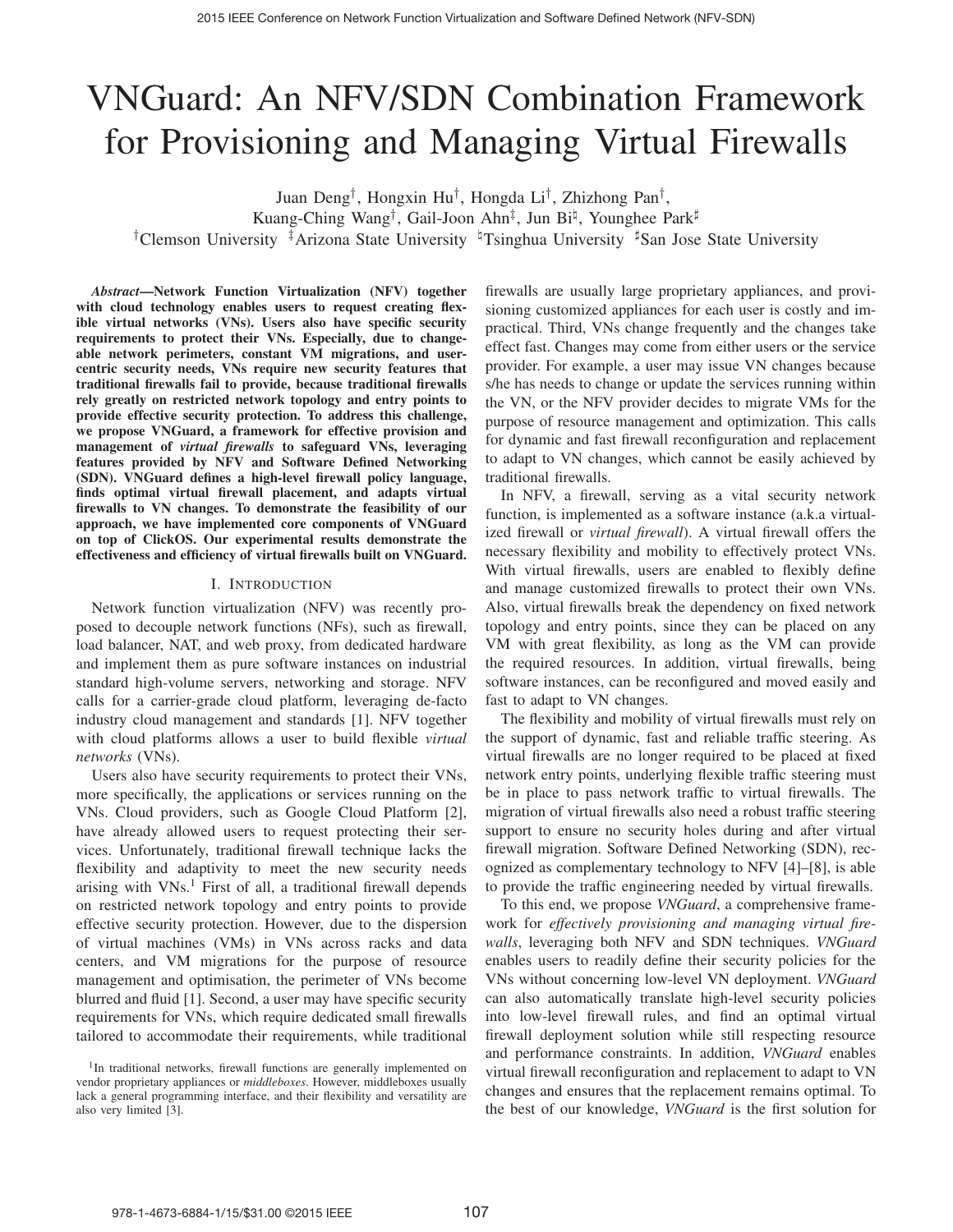systematic design and management of virtual firewalls based on NFV and SDN. We summarize our contributions as follows:

- We introduce a high-level service-oriented policy language in *VNGuard* that allows users to specify high-level security policies without considering low-level concrete VN deployment.
- We propose an approach based on Integer Programming to find an optimal virtual firewall placement, which fulfils resource constraints.
- We provide a mechanism for dynamic virtual firewall adaption to protect the VNs, which can be frequently changed and migrated.
- We implement core components of VNGuard on top of ClickOS [23]. Our experiment results show that our approach can efficiently and effectively provision and manage virtual firewalls.

The rest of the paper is organized as follows. Section II presents an overview of *VNGuard* framework. Section III describes our high-level service-oriented policy language. Section IV presents our solution for finding optimal virtual firewall placement. Section V introduces our approach for dynamic virtual firewall adaption. Section VI presents our *VNGuard* implementation and the evaluation of *VNGuard* efficiency. We overview related work in Section VII. Section VIII discusses several important issues. Conclusion and future work are addressed in Section IX.

# II. *VNGuard* FRAMEWORK

In designing *VNGuard*, we achieve the following design goals:

- High-Level Service-Oriented Policy Language. A user has specific security requirements to protect the services running on the VNs, but s/he may lack the expertise and experience to be able to write low-level firewall rules that are associated with VN deployment. Besides, VN deployment information may not be readily available to users, because the service provider who provisions VNs may intentionally hide the deployment information to protect the infrastructure. Therefore, a new firewall policy language is desirable and should be *high-level, serviceoriented*, and *user-centric* for a user to easily specify his/her security requirements.
- Optimal Virtual Firewall Placement. A user's security requirements need to be translated to firewall rules that are associated with VN deployment. There may exist thousands of firewall rules for a user. Placing all rules in one virtual firewall instance may not be applicable, considering that rule overload causes firewall performance degradation, as suggested in Figure 5. Obviously, more resources can help achieve higher performance. However, resources in cloud are valuable, and must be utilized optimally. Given a set of firewall rules, finding a placement solution that meets the optimization goal while respecting to both performance and resource constraints is a bin packing problem, which is typically combinatorial NP-hard.



Fig. 1. VNGuard framework.

• Dynamical Virtual Firewall Adaption. VNs are more flexible than traditional networks and face changes more frequently. VN changes require virtual firewalls to be properly reconfigured and replaced, so that VNs receive the same protection during and after changes. A mechanism should be design to dynamically adapt virtual firewalls to VN changes.

We design *VNGuard* as shown in Figure 1, which is an SDN application [6]. *VNGuard* has four major components: *Policy Specification*, *Firewall Placement*, *Firewall Adaption*, and *Firewall Provision*. *Policy Specification* defines a highlevel service-oriented *Policy Language* for a user to specify security policies. *Policy Transformation* transfers high-level security policies to low-level firewall rules. These rules are then processed by *Firewall Placement* to find an optimal virtual firewall placement. *Firewall Adaption* is responsible for virtual firewall adaption with respect to VN changes and migrations. *Firewall Provision* is responsible for provisioning virtual firewalls and also maintains a database on the deployment information of virtual firewalls.

# III. HIGH-LEVEL SERVICE-ORIENTED POLICY LANGUAGE

Our purpose to design a *high-level*, *service-oriented*, and *user-centric* policy specification language is to enable users to easily specify their security policies without the knowledge of low-level VN deployment information.

Our policy language defines several basic components as shown in Table I.  $V = \{v_1, v_2, ...\}$  is a set of VNs that a user has. Each VN hosts multiple services. A *service* is defined as a combination of VNs that host the service, and the protocol and the port number that the service uses. For example, an *http* service running in VN  $v_1$  is described as

 $\langle v_1, 80, \mathit{tcp} \rangle$ 

Using such a definition, a user can define different security policies for the same service in different VNs. For example, a user may allow incoming SSH connections to one VN, but ban them to another.

An *object* is a communication end point. It is defined as a combination of hosts and ports. Hosts are uniquely represented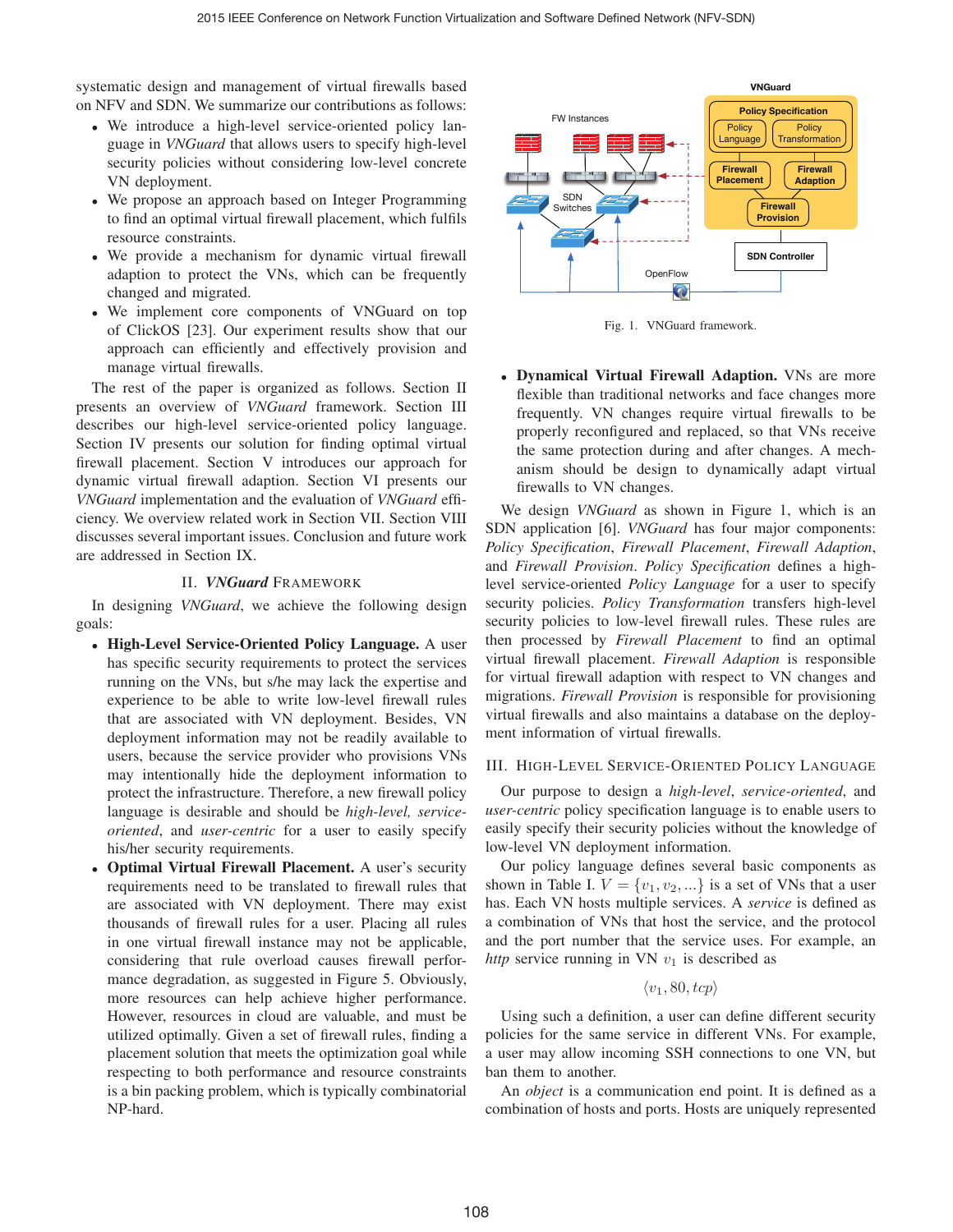TABLE I BASIC COMPONENTS OF OUR HIGH-LEVEL POLICY LANGUAGE

| $P = \{p_1, p_2, \}$                                          | $P$ is a finite set of ports that services use.                                                                                                                                                                                                                                                              |
|---------------------------------------------------------------|--------------------------------------------------------------------------------------------------------------------------------------------------------------------------------------------------------------------------------------------------------------------------------------------------------------|
| $T = \{tcp, udp, icmp, \}$                                    | $T$ is a finite set of protocols that services use.                                                                                                                                                                                                                                                          |
| $V = \{v_1, v_2, \}$                                          | $V$ is a finite set of VNs that a user has.                                                                                                                                                                                                                                                                  |
| $s ::= \langle \overline{V}, p, t \rangle$                    | A service s has three members with $\overline{V}$ being a subset of a user's VNs that<br>run s (that is, $\overline{V} \subseteq V$ ), $p \in P$ being the port number used by s, and $t \in T$<br>being the protocol used by s. s can call its members by $s.1 = \overline{V}, s.2 = p$<br>and, $s.3 = t$ . |
| $Z = \{s_1, s_2, \}$ , and for all $s_{(i)} \cdot 1 = v$      | A security zone Z is a finite set of services $\{s_1, s_2, \}$ in the same virtual<br>network.                                                                                                                                                                                                               |
| $a ::= \langle accept \mid deny \mid delete \rangle$          | An action a is one of accept, deny and delete. delete is used in the virtual<br>firewall adaption.                                                                                                                                                                                                           |
| $o ::= \langle IP \mid domain\_name \mid VN\_name, p \rangle$ | An object $o$ has two members with the first being either an IP address, a<br>domain name, or the name of a VN, and the second element $p \in P$ being a<br>port number.                                                                                                                                     |
| $policy ::= \langle s, a, o \rangle$                          | A policy defines the access right of object $o$ on service $s$ . A policy can call<br>its members by using $policy.1 = service, policy.2 = r$ , and $policy.3 =$<br>o. We also allow consecutive member calling. For example $policy.1.1$ =<br>V, and policy $.3.2 = p$ .                                    |

by either IP addresses, a domain name, or the name of a VN. Hosts may exist inside or outside of a user's VNs. Hosts outside of a user's VNs are identified by either IP addresses or a domain name. Hosts inside a user's VNs are usually identified by either IP addresses or the name of a VN.

Our language can supports a wide card representation of policies. For example,

$$
\langle *, 80, tcp \rangle
$$

describes an *http* service exiting in all virtual networks of a user.

A *policy* is formalized as

$$
\langle s,a,o\rangle
$$

that defines access right of object  $o$  on service  $s$ . For example,

$$
\langle \langle v_1, 80, \mathit{tcp} \rangle, \mathit{deny}, \langle v_2, * \rangle \rangle
$$

states that traffic from a virtual network  $v_2$  is denied to access the *http* service in a virtual network  $v_1$ .

Our policy language can easily support the definitions of *global policies*, *group policies*, and *local policies* by simply manipulating member  $\overline{V}$  in the service definition  $\langle \overline{V}, p, t \rangle$ . A global policy is defined as

$$
\langle \langle *, p, t \rangle, a, o \rangle
$$

that states that the *service* defined by port  $p$  and protocol  $t$ in ALL of a user's VNs *deny*/*accept* traffic from object o. A group policy is defined as

$$
\langle \langle \bar{V}, p, t \rangle, a, o \rangle \rangle \text{ where } (\bar{V} \subset V \text{ )}
$$

that states that the *service* defined by port  $p$  and protocol  $t$  in the subset of a user's VNs,  $\bar{V}$ , *deny/accept* traffic from object o. Naturally, a local policy is defined as

# $\langle \langle v, p, t \rangle, a, o \rangle$

that states that the *service* defined by port  $p$  and protocol  $t$ in a user's VN, v, *deny/accept* traffic from object o.

With our policy language, users are able to write high-level policies easily without knowing low-level VN deployment. *Policy Transformation* (Figure 1) translates the high-level polices to low-level firewall rules that are associated with the low-level VN deployment. To do so, *Policy Translation* needs to retrieve VN deployment information, which is maintained by *Firewall Provision*. For example, for a policy

$$
\langle \langle v_1, 80, \mathit{tcp} \rangle, \mathit{deny}, \langle v_2, * \rangle \rangle
$$

*Policy Transformation* retrieves the deployment information of  $v_1$  and  $v_1$ , and finds the IP address (10.10.1.2) of the VM in  $v_1$  that hosts the *http* service and IP addresses (130.127.24.\*) of  $v_2$ , and generates a firewall rule as  $2$ 

$$
\langle 130.127.24.\ast, 10.10.1.2, 80, \mathit{tcp}, \mathit{deny} \rangle
$$

Note that *Policy Transformation* in *VNGuard* can also detect and resolve rule conflicts by using the conflict detection and resolution mechanism introduced in our previous work [18].

### IV. OPTIMAL VIRTUAL FIREWALL PLACEMENT

Figure 2 shows the process of virtual firewall placement in *VNGuard*. User-specified security policies are processed by *Policy Transformation* and transformed to low-level firewall rules. *Rule Database* keeps a copy of the rules for each user, which will be used later for virtual firewall adaption. The rules are then sent to *Firewall Placement*. Firewall placement subjects to resource constraints, which are stored in *Resource*

<sup>&</sup>lt;sup>2</sup>A firewall rule is normally specified as a 6-tuple of  $\langle source \text{ address}, source \rangle$ *port, destination address, destination port, protocol, action*.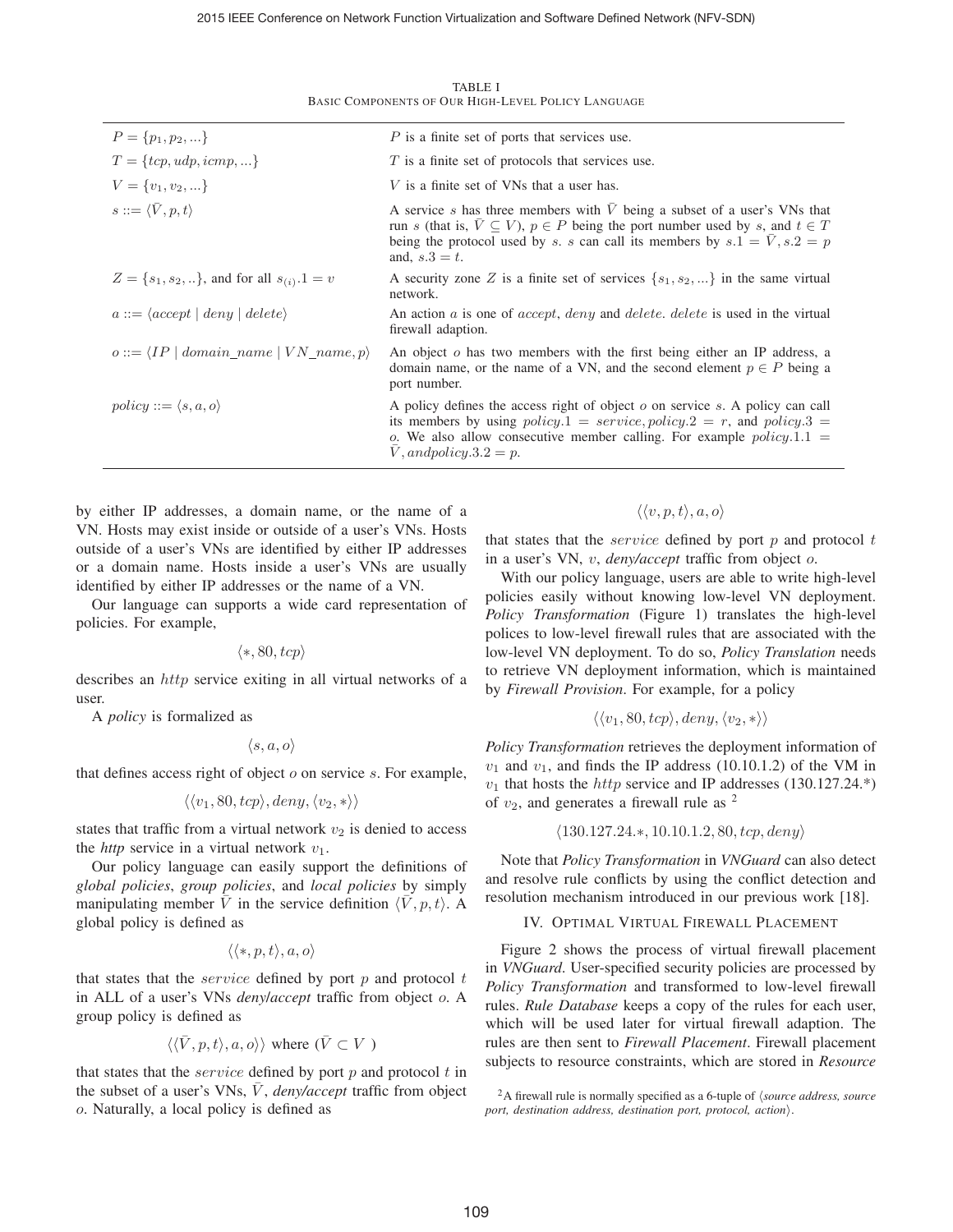

Fig. 2. Firewall Placement Digram.

*Constraints Database*. *Firewall Placement* retrieves the constraints and works out an optimal placement solution. The solution is sent to the *Firewall Provision* for creating and running virtual firewall instances. We consider two resource constraints on virtual firewall rule placement:

- NFV service provider limits the number of virtual firewall instances that a user can have.
- NFV service provider limits the resource that each virtual firewall instance can have. Hence, there is a cap on the number of rules that a virtual firewall instance can hold.

To achieve the optimization goal of virtual firewall placement, *Firewall Placement* in *VNGuard* uses an Integer Programming based solution to find the optimal placement.

*Integer Programming Based Solution* Integer Programming is a method for the optimization of a linear objective function, subjecting to linear constraints. We model the resource constraints as

- Let  $F = \{f_1, ..., f_N\}$  be a set of virtual firewall instances that a user can have.
- Let  $C = \{c_1, ..., c_N\}$  with  $c_i$  be the number of firewall rules that an instance  $f_i$  can hold.

These constraints are stored in *Resource Constraints Database*.

Let  $R = \{r_1, r_2, ..., r_M\}$  be the set of rules to be placed. Each rule is to be placed on only one instance, because virtual firewall performance degrades as the number of rules loaded on it increases (Figure 5). Let  $v_{ij} \in \{0, 1\}$  be an indicator of placing rule  $r_i$  on instance  $f_j$ . If  $v_{ij} = 1$ , it indicates that rule  $r_i$  is placed on instance  $f_i$ . Otherwise, the rule is placed on another instance.

*Definition:* A placement  $V = \{v_{11}, ..., v_{MN}\}\$ is feasible if it *satisfies the following conditions:*

$$
condition(1): \sum_i v_{ij} \le c_j \text{ for each } j
$$
  
condition(2):  $\sum_j v_{ij} = 1 \text{ for each } i$   
condition(3):  $v_{i,j} \in \{0, 1\}$  for each  $i, j$ 

Condition (1) states that the number of firewall rules placed on each instance  $f_j$  must not exceed its capacity. Condition (2) guarantees that a firewall rule is placed on only one instance.

We denote the objective function that a service provider wants to optimize as  $G(V)$ , a function of placement V. Our Integer Programming formulization for virtual firewall placement problem is:

$$
min: G(V)
$$



Fig. 3. Firewall Adaption to Service Deletion.



Fig. 4. Firewall Adaption to Policy Update.

### s.t. condition(1), condition(2), condition(3)

Solving the above problem gives a feasible placement V. Integer Programming deals with linear objective functions and constraints. For the firewall placement formulization, the constraints are always linear, but the objective functions may be nonlinear. For example, if we consider the objective function to be the number of firewall instances, then  $G(V) = \sum_j min(1, \sum_i v_{ij})$ . In this case, non-linear Integer Programming [19] should be used.

*Resource Updates Firewall Provision* creates the firewall instances according to the optimal solution provided by *Firewall Placement*. Then it updates *Resource Constraints Database*. For the instances in F that have rules placed, decrease their corresponding  $c$  values by the number of rules placed on them. The updated  $c$  values reflect the number of new rules that can be placed on these instances in the future. The update of *Resource Constraints Database* is crucial for the virtual firewall adaption.

### V. DYNAMIC VIRTUAL FIREWALL ADAPTION

VNs are relatively easy to be changed. VN changes may be initiated by either a user or an NFV service provider. In this paper, we consider three types of VN changes.

- Type I: A user adds or deletes services in a VN.
- Type II: A user updates security policies for a VN.
- Type III: VM migration and scaling out/in.

The changes of a VN require reconfiguring and replacing virtual firewalls to ensure that the VN receives the same protection during and after changes. We describe below how *VNGuard* adapts virtual firewalls to VN changes.

**Type I.** When a service is deleted, the corresponding firewall rules protecting that service should be located and safely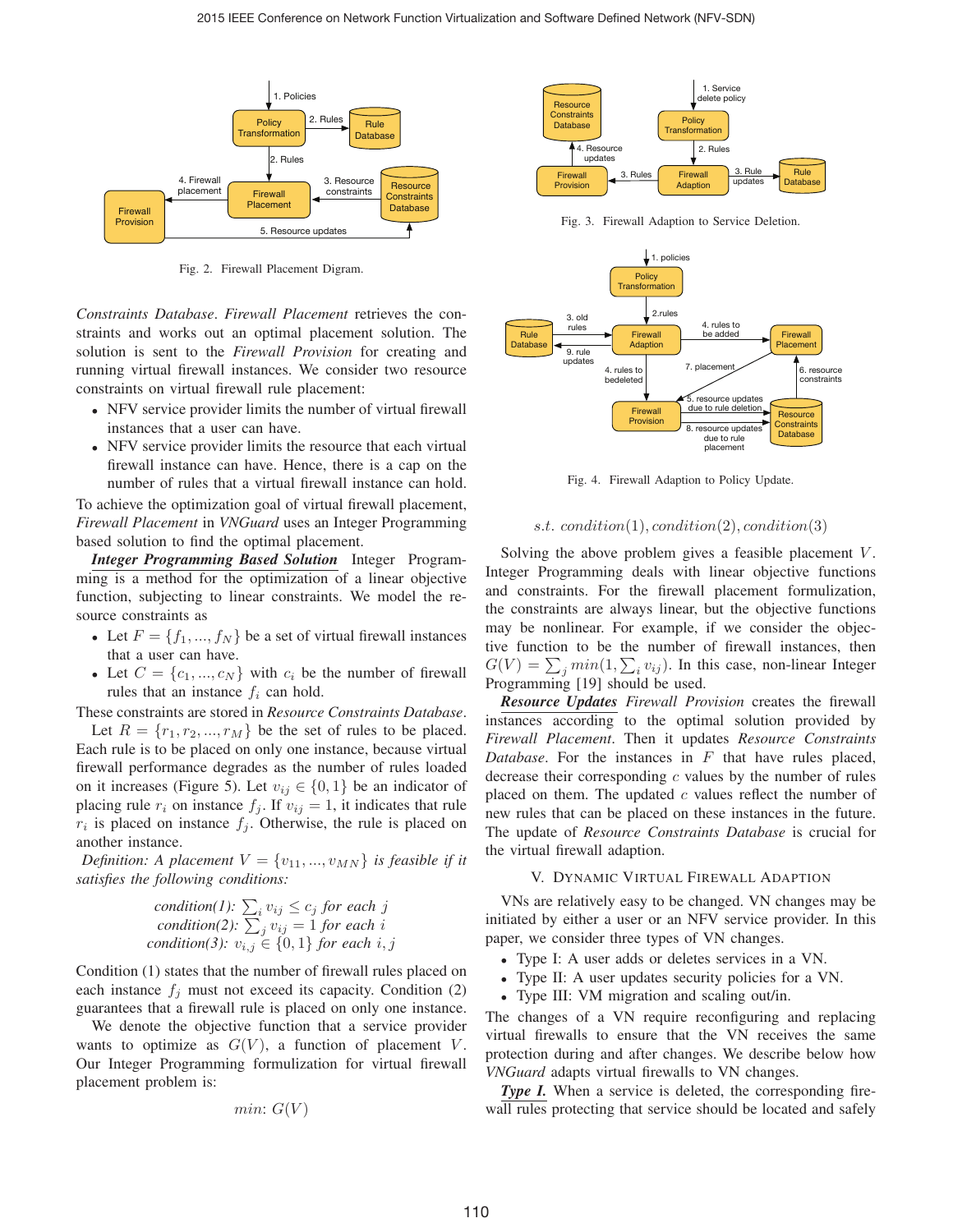deleted, to save resource. We are aware that one firewall rule may be applied to multiple services. Analysis should be conducted so that the rule deletion will not affect services other than the deleted one. Figure 3 shows the process of firewall adaption to service deletion. A user specifies the services to be deleted using our policy language, with *action* setting to delete:

# $\langle s, delete, o \rangle$

*Policy Transformation* translates the service deletion policies to firewall rules with action setting to delete, and sends them to *Firewall Adaption*. *Firewall Adaption* sends the rules to *Firewall Provision*, and deletes them in *Rule Database*. *Firewall Provision* locates the firewall instances that have these rules and then deletes them. After rule deletion, *Firewall Provision* updates *Resource Constraints Database*. For the instances in  $F$  who have rules deleted, their  $c$  values will be added by the number of deleted rules, because after the rule deletion, the instances release room for new rules in the future.

When a user adds a new service, s/he also specifies the security policies for that service. The policies will be transformed to firewall rules and placed as we have discussed in Section IV.

**Type II.** A user may update security policies for a VN. Policy update may result in some old firewall rules to be deleted, and/or some new rules to be added. Figure 4 shows the process of firewall adaption to security policy updates. *Policy Transformation* generates the new rules for the updated security policies, and sends them to *Firewall Adaption*. *Firewall Adaption* retrieves from *Rule Database* the old rules, compares new rules with old ones, and finds (1) old rules to be deleted and (2) new rules to be added. Rules to be deleted are sent to *Firewall Provision*. Rules to be added are sent to *Firewall Placement*, which works out a placement solution and then sends the solution to *Firewall Provision*. *Firewall Provision* will perform rule deletion and placement operations. At last, *Firewall Provision* will update *Resource Constraints Database*.

**Type III.** Changes occur to VMs in a VN often. Common changes include VM migration and scaling out/in [22]. Virtual firewalls protecting the VN must adapt to these VM changes. A VM may be migrated from one rack to another, due to resource maintenance. In this case, the old firewall placement may no longer be optimal and the placement must be conducted again. In scaling out, new copies of existing VMs are created. New firewall rules must be added so as to protect these new copies. In scaling in, a VM is deleted. Then, the firewall rules that are associated with the VM must be located and deleted. We further discuss some safety issues caused by Type III changes in Section VIII and would explore solutions in our future work.

### VI. IMPLEMENTATION AND EVALUATION

We implemented the core components of *VNGuard* on top of ClickOS [23] for provisioning and managing virtual firewalls. ClickOS is a Xen-based software platform optimized



Fig. 5. The average processing time per packet of the virtual firewalls with different numbers of rules. The incoming traffic rate is set to 90Mbps and packet size varies from 64-byte to 1024-byte.



Fig. 6. The average processing time per packet of the virtual firewall with different number of rules. Packet size is set to1024-byte and throughput varies from 10Mbps to 90Mbps.

for fast provision of virtual network functions at large scale. A virtual network function instance created in ClickOS can be as small as 5MB, and can be booted within 30 milliseconds. It only takes around 220 milliseconds to create and boot 400 instances. ClickOS adopts Click [24] for the virtual network function development. Click provides large numbers of simple, well-known networking processing elements for building virtual network functions. However, ClickOS does not offer the necessary features to support virtual firewall adaption. In particular, ClickOS does not allow firewall rules on a virtual firewall to be updated without rebooting the firewall. To solve this problem, we developed three new Click elements: 1) FirewallTable; 2) FirewallMatch; and 3) FirewallManager. The FirewallTable element acts as the basic storage of firewall rules. The FirewallMatch element receives and forwards packets according to the firewall rules in FirewallTable. The FirewallManager element is designed to send messages to update firewall rules in FirewallTable. Firewall administrators can specify a network interface in a virtual machine and send messages encapsulated by IP packets via that network interface. For the virtual firewall placement, *VNGuard* makes use of a Matlab Integer Programming solver.

We designed experiments to evaluate three key aspects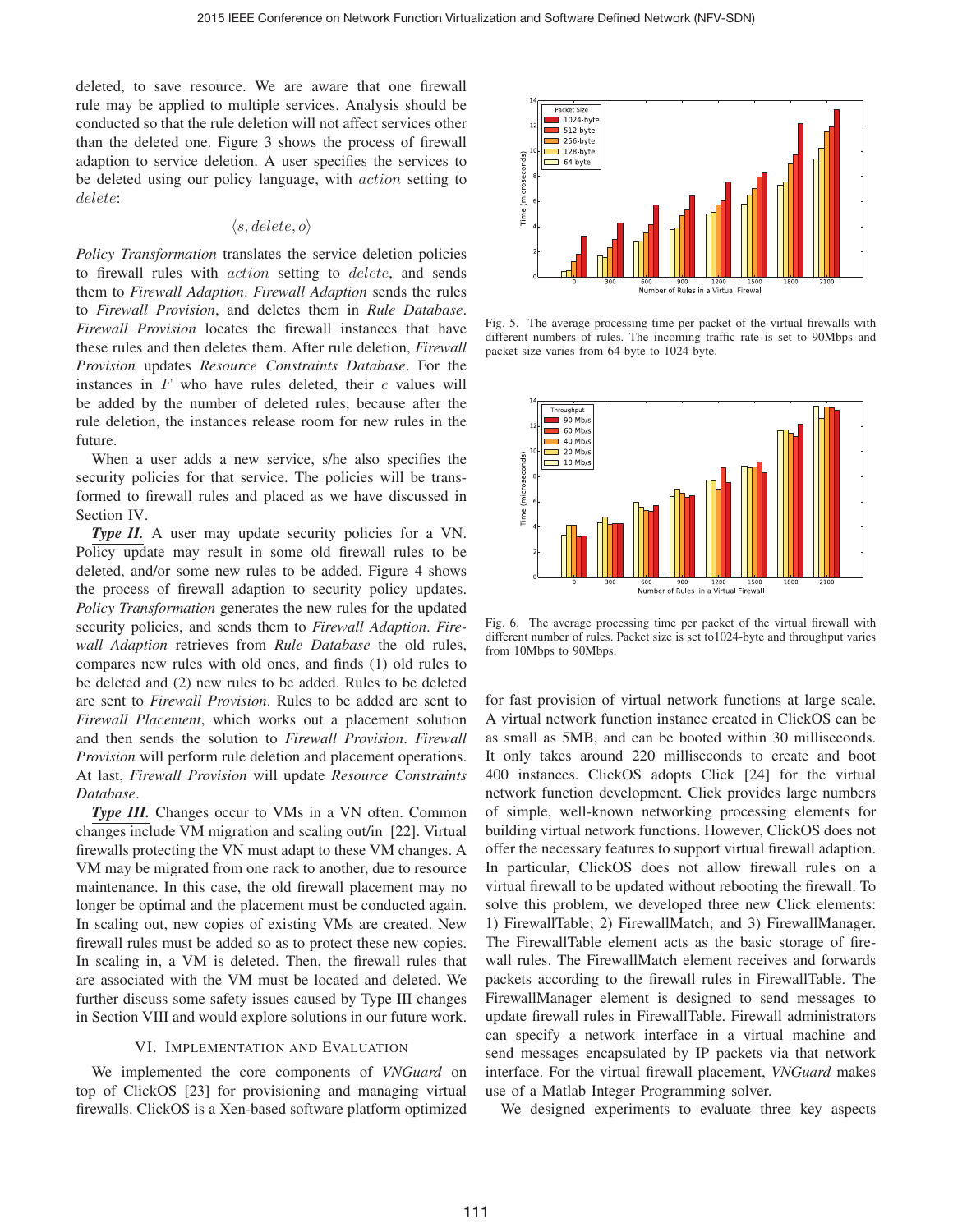

Fig. 7. Firewall Placement Performance.



Fig. 8. The average time of firewall rule addition.



Fig. 9. The average time of firewall rule deletion.

of *VNGuard*: (1) the packet processing performance of the virtual firewalls provisioned by *VNGuard*; (2) the performance of virtual firewall placement; and (3) the performance of virtual firewall adaption. Our experiments are conducted using CloudLab [25], a platform providing computing infrastructure that enables experimenters to run cloud software stacks such as OpenStack and CloudStack.

*Experiment 1.* The packet processing performance of a virtual firewall is influenced by (1) the number of firewall rules, (2) the packet size, and (3) the rate of incoming packets. To test the performance, we set up a client generating traffic in varied sizes and rates to a server, and the traffic was passed to and processed by a virtual firewall provisioned by our *VNGuard*. We measured the processing time per packet of the virtual firewall. The client and server are two VMs on CloudLab, and each with two Intel E5-2660 V2 10-core CPUs at 2.20GHz,16x 16GB DDR4 RAM and Dual-port Intel 10be NIC. The virtual firewall created by *VNGuard* had 1 CPU and 40 MB memory. Figure 5 shows the average processing time per packet with 90Mbps incoming packet rate. The observation indicates an approximately line-rate increase of the average processing time per packet as we added up to 2100 firewall rules. With the same number of rules, the processing time appears to increase as the packet size grows. Figure 6 shows the average processing time of each packet, with the packets size setting to 1024 bytes, and the throughput varing from 10Mbps to 90Mbps. As the number of rules increases, we can see a steady, line-rate increase of the average processing time per packet. However, with the same number of firewall rules, the throughput appears to have little effect on the average processing time per packet.

*Experiment 2.* We adopted an Integer Programming based approach for virtual firewall placement in *VNGuard*. The performance of the approach is influenced by (1) the number of rules  $(M)$  to be placed, and  $(2)$  the number of instances  $(N)$ to place the rules in. In our experiment, we measured the time to find an optimal placement solution for different M and N values. Figure 7 shows our experiment results. Larger M and N are longer it takes to find an optimal placement. According to the study conducted by [26], the average number of firewall rules in real networks is around 793. We have tested our approach with the maximum of 2100 rules in our experiments. Even though there are 7 instances, our system takes less than 0.2 second to find an optimal placement solution, which indicates that our approach is pretty efficient.

*Experiment 3.* To adapt to VN changes, two operations are essential: firewall rule addition and deletion. We tested the average time of these two operations on a virtual firewall created by our *VNGuard*. Figure 8 shows the average time used to add firewall rules to a virtual firewall. As the number of firewall rules increases, the time consumed to add the rules increases. The addition is pretty efficient, as it took less than 300ms to add as many as 450 firewall rules. Figure 9 shows the average time used to delete firewall rules from a virtual firewall, which demonstrates the efficiency of rule deletion.

### VII. RELATED WORK

ClickOS [23] has been developed as a high-performance platform to support the development of virtual network functions. Virtual machines built on ClickOS are small (5MB) and boot quickly (around 30 milliseconds). Also, ClickOS can run tens of them concurrently. Our *VNGuard* implementation leverages some features provided by ClickOS for building virtual firewalls. However, the virtual network functions created by ClickOS lack adaptivity, since they cannot be dynamically updated without rebooting the system. We have addressed this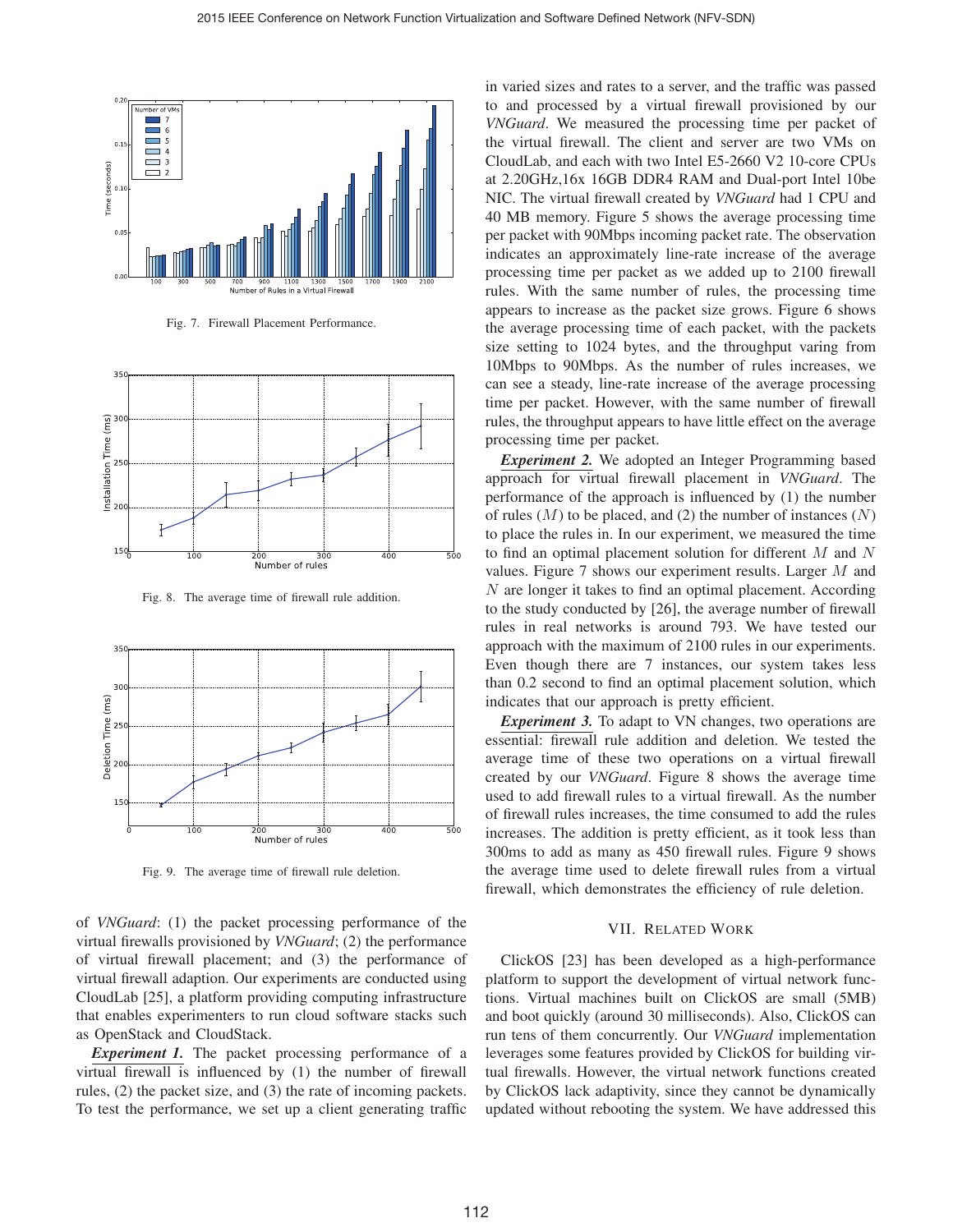critical problem by developing several new Click elements in *VNGuard* for more effective provision of virtual firewalls.

Hu et al. [28] proposed a comprehensive framework, called FlowGuard, for building robust SDN firewalls, which are actually SDN applications running on top of SDN controllers. Challenges in designing SDN firewalls were identified and solved in FlowGuard. However, the work in this paper attempts to investigate solutions for effectively provisioning and managing *virtual* firewalls in context of NFV.

Zhang et al. [20] demonstrated that careless policy updates may result in security volitions. They presented safe and efficient policy update algorithms for firewall policy updates. However, the proposed algorithms are only able to deal with policy updates on a *single* firewall. The policy adaption mechanism in *VNGuard* coordinates policy updates across *multiple virtual* firewalls.

Different network function control frameworks have been recently proposed [3], [7], [9]–[13]. In particular, Split/Merge [13] is a control framework to achieve virtual middlebox elasticity, providing the ability to create or delete virtual middlebox replicas on demand. Split/Merge identifies the internal and external states of a virtual middlebox, and provides APIs for copying the internal states from the virtual middlebox to its replica. OpenNF [7] is another framework for controlling the internal states of virtual middleboxes. OpenNF provides APIs for richer controls, including copy, move, and some other operations. OpenNF also solves the race condition problem when some internal state is being moved, packets might arrive at the source instance after the move starts, or at the destination instance before the state transfer completes. Both Split/Merge and OpenNF can be applied to help solve the race condition problem in virtual firewall adaption, since it also needs to move internal states (firewall rules) from one virtual firewall to another. Some other network function control frameworks, including Slick [9], FlowTags [10], Stratos [11], and SIMPLE [12], mainly provide controls over traffic steering among network functions.

### VIII. DISCUSSION

In this work, we employed an Integer Programming based approach to find optimal virtual firewall placement. In building the Integer Programming model, we have considered resource constraints. However, service level agreements (SLAs) on performance should be also satisfied in reality. Hence, performance constraints may need to be considered when determining virtual firewall placement. The performance depends on the number of rules held in a virtual firewall instance and the resources (e.g. CPU, memory, etc.) assigned to the instance. We would explore a new model with respect to various network performance factors for virtual firewall placement in the future.

We have demonstrated the efficiency of the Integer Programming based approach for virtual firewall placement in Section VI. Some other optimization algorithms could be also explored for the policy placement. For example, Moshref *et al* [15] proposed a heuristic algorithm to place network flow rules in data centers. It would be interesting to compare the Integer Programming based approach with other approaches for virtual firewall placement.

Virtual firewall scaling in/out are other important problems that should be addressed in *VNGuard*. In virtual firewall scaling out, a new instance is created, and some rules in the old firewall instance will be moved to the new instance with the network traffic being moved alongside. This situation could cause two safety implications. One is the race condition that has been discussed in [7]. The "lost-free" and "order-preserving" move algorithms have been proposed in [7] to solve the race condition problem. However, there are limitations with those algorithms, because they rely on buffering network traffic at the SDN controller side during moving network states, which significantly consumes valuable bandwidth between SDN controller and switches. Thus, a new solution should be investigated to address the virtual firewall scaling in/out problems in *VNGuard*.

### IX. CONCLUSION AND FUTURE WORK

In this paper, we have proposed *VNGuard*, an NFV/SDN combination framework for effectively provisioning and managing virtual firewalls to safeguard VNs. *VNGuard* defines a high-level firewall policy language, finds optimal virtual firewall placement, and adapts virtual firewalls to VN changes. Our experimental results have demonstrated the efficiency and effectiveness of virtual firewalls built on *VNGuard*. In the future, we will expand our *VNGuard* framework for building robust stateful virtual firewalls, especially considering the safety state migration management for virtual firewalls. We also plan to implement *VNGuard* in other popular open-source NFV platforms, such as OPNFV [27].

### ACKNOWLEDGMENTS

This work was partially supported by the grants from National Science Foundation (NSF-IIS-1527421, NSF-CNS-1537924 and NSF-CNS-1531127).

#### **REFERENCES**

- [1] P. Busschbach, "Network functions virtualisation challenges and solutions," Alcatel-Lucent Corp., France,<br>Strategic White Paper, 2013. [Online]. Available: http: Strategic White Paper, 2013. [Online]. Available: http: //www.tmcnet.com/tmc/whitepapers/documents/whitepapers/2013/ 9377-network-functions-virtualization-challenges-solutions.pdf
- [2] *Google Cloud Platform.* [Online]. Available: https://cloud.google.com/ compute/docs/networking#firewalls
- [3] S. Rajagopalan, D. Williams, and H. Jamjoon, "Pico replication: A high availability framework for middleboxes," in *SoCC'13,* Santa Clara, CA, 2013.
- [4] J. Machi. (2013, December 17). *NFV said to SDN: I'll be there for you.* [Online]. Available: https://www.sdncentral.com/market/ nfv-said-sdn-ill/2013/12/
- [5] S. K. N. Rao, "SDN and its use-cases-NV and NFV," NEC Technologies India Limited, White Paper, 2014. [Online]. Available: http://www. nectechnologies.in/en\_TI/pdf/NTI\_whitepaper\_SDN\_NFV.pdf
- [6] Open Networking Foundation (ONF), "OpenFlow-enabled SDN and network function virtualisation," Tech. Rep., Feb., 2014. [Online]. Available: https://www.opennetworking.org/images/stories/downloads/ sdn-resources/solution-briefs/sb-sdn-nvf-solution.pdf